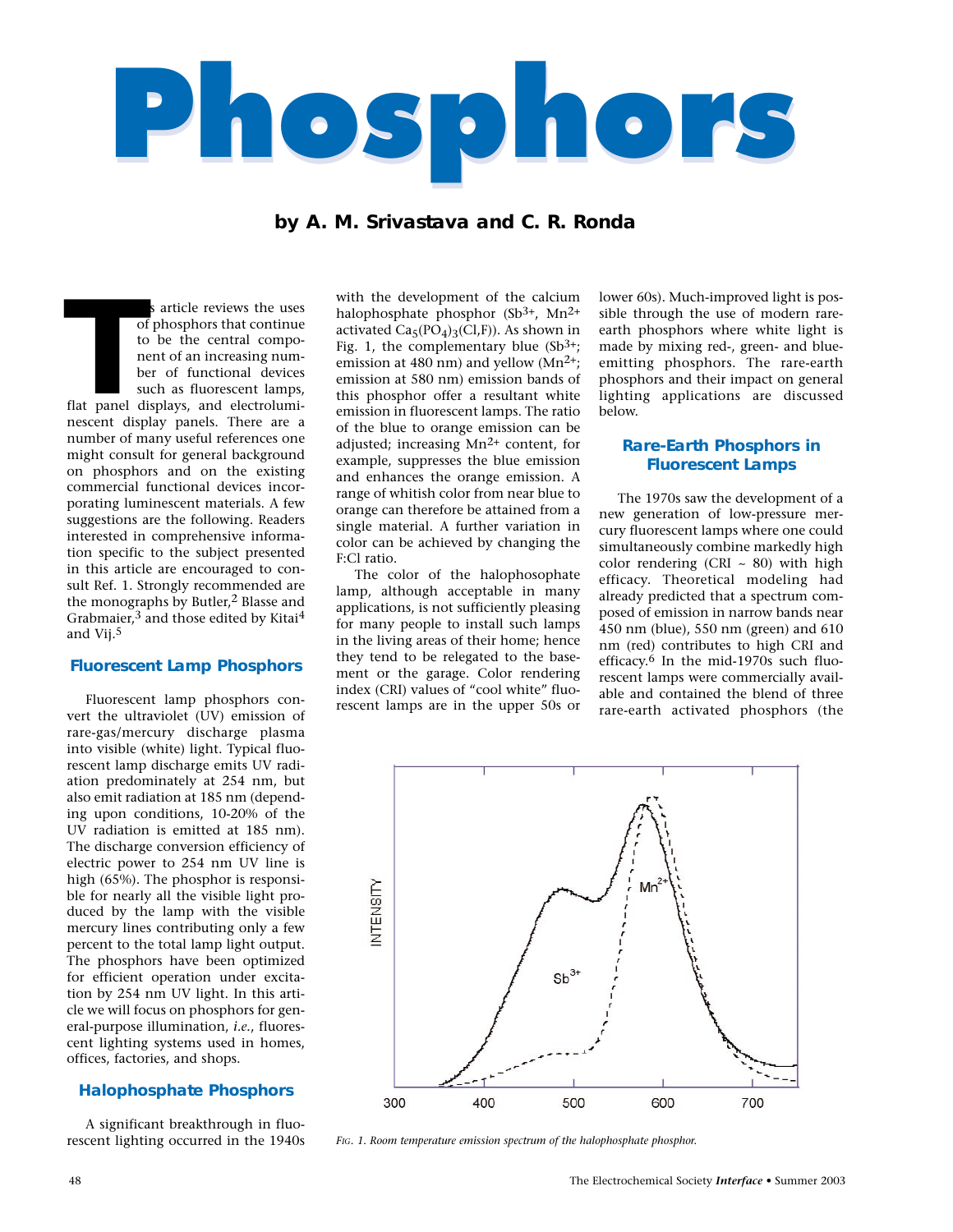blends are popularly known as tricolor or triphosphor blends:  $Eu^{3+}$  activated  $Y_2O_3$  (red emitting), Tb<sup>3+</sup> activated CeMgAl $_{11}$ O<sub>19</sub> (green emitting), and Eu<sup>2+</sup> activated BaMgAl<sub>10</sub>O<sub>17</sub> (blue emitting).6 (*Editors's Note:* See the first article in this issue.)

We now proceed to briefly discuss the individual rare-earth based phosphors that have played a vital role in the development of tricolor lamps.

*Red emitting phosphor (Y2O3: Eu3+; YEO)—*The YEO phosphor absorbs the 254 nm Hg discharge emission through a charge transfer transition involving the Eu<sup>3+</sup> ion and the neighboring  $O_2$ ions. This charge transfer transition peaks at about 230 nm. The quantum efficiency of YEO that is the highest of all lighting phosphors is close to unity and constant in the range of europium concentrations from 1 to 15 mole percent. The lumen maintenance of this phosphor is exceptional and exceeds that of the other lighting phosphors. The phosphor has been applied in fluorescent lamps for more than two decades due to its high quantum efficiency, near perfect red emission, and exceptional lumen maintenance.

*Green emitting phosphors—*The three phosphors that are used as the green photon generators are based on trivalent cerium ion acting as the sensitizer and the trivalent terbium ion as the activator. Incident UV photons are absorbed by the  $Ce^{3+}$  ion, which then transfer their excitation energy to the  $Tb^{3+}$  ion, which in turn efficiently emits green photons according to the energy level and the transition rates of the  $Tb^{3+}$  ion. A typical emission spectrum of the green emitting phosphor is shown in Fig. 2.

CeMgAl<sub>11</sub>O<sub>19</sub>:Tb<sup>3+</sup> (CAT)—The phosphor CeMgAl $_{11}O_{19}$  is an efficient ultraviolet emitter when excited by 254 nm radiation. The emission arises from allowed transitions between the ground and excited states of the  $Ce^{3+}$  ion, which are derived from the 4*f*1 and 5*d*1 electronic configurations, respectively. The introduction of  $\overline{1}b^{3+}$  in CeMgAl<sub>11</sub>O<sub>19</sub> quenches the Ce<sup>3+</sup> emission and generates the green  $Tb^{3+}$  luminescence as a result of the  $Ce^{3+}$ -to-Tb<sup>3+</sup> energy transfer. The  $Ce^{3+}$ -to-Tb<sup>3+</sup> energy transfer is limited to the six nearest neighbors at 5.6  $\AA$  and this requires rather high Tb<sup>3+</sup> concentration (33 mole percent) for the complete quenching of the  $Ce^{3+}$  emission. The optimum phosphor composition  $(Ce_{0.67}Tb_{0.33})$  $MgAl<sub>11</sub>O<sub>19</sub>$  exhibits high quantum efficiency and excellent lumen output and maintenance during lamp operation.

LaPO<sub>4</sub>:  $Ce^{3+}$ ,Tb<sup>3+</sup> (LAP)—The efficient green luminescence of  $LaPO<sub>4</sub>:Ce<sup>3+</sup>, Tb<sup>3+</sup>$ (monoclinic monazite-type structure) has been known since the 1970s but only recently has the material gained importance as a fluorescent lamp phosphor. The advantages of this phosphor over CAT are the manufacturing ease due to the lower synthesis temperatures (about 1000°C) and the lower Tb concentrations required for optimum performance. Due to considerable energy migration occurring over the  $Ce^{3+}$  ions prior to the  $Ce^{3+}$  to Tb<sup>3+</sup> transfer, the amount of  $Tb^{3+}$  required for optimum performance is considerably reduced; the commercial formulation contains 27% Ce and 13% Tb  $(La_{0.60}Ce_{0.27})$  $Tb_{0.13}PO_4$ ). The phosphor displays excellent lumen output and maintenance during lamp operation.



FIG. 2. Typical emission spectrum of a green emitting phosphor based on the Ce<sup>3+</sup>-Tb<sup>3+</sup> couple. **6 immediation immediately recognize** 

 $GdMgB<sub>5</sub>O10$ :  $Ce<sup>3+</sup>$ ,  $Tb<sup>3+</sup>$  (CBT) - In CBT, the  $Gd^{3+}$  ions assist in the transport of energy from the sensitizer  $(Ce^{3+})$  to the activator (Tb<sup>3+</sup>) ions. The  $Ce<sup>3+</sup>$  emitting levels are resonant with the lowest  $Gd^{3+}$  excited levels (6PJ). Energy transfer from  $Ce^{3+}$  to  $Gd^{3+}$ energy transfer is an efficient process. Efficient green luminescence is generated when the activator  $(Tb^{3+})$  ion intercepts the excitation energy that is percolating over the  $Gd^{3+}$  ions. The quantum efficiency is high and the phosphor displays excellent stability in fluorescent lamps.

*Blue Emitting phosphors*—Two blue emitting phosphors are commonly used in tricolor fluorescent lamps. One is Eu<sup>2+</sup> activated BaMgAl<sub>10</sub>O<sub>17</sub>, a material with the beta-alumina structure. Efficient  $Eu^{2+}$  luminescence with emission maximum at 450 nm supplies the required narrow band blue emission in the triphosphor blend. The strong absorption in the UV region is due to the allowed  $4f^75d^{\circ} \rightarrow$ 4*f* 65*d*1 transitions.

The second commonly used blue phosphor is  $Eu^{2+}$  activated  $(Sr, Ba, Ca)_{5}(PO_{4})_{3}Cl$ , a material with the apatite structure. The phosphor displays strong ultraviolet absorption with a narrow band emission peaking at 450 nm.

The great interest in phosphors based on rare earth ions is largely due to the success in recent years in turning the luminescence of these ions into commercially important phosphors. Specifically, fluorescent lamps with high-efficacy and high-color-rendering would not have been realized without the use of rare earth phosphors. Further, compact fluorescent lamps (CFLs) would not have been possible without the development of rare-earth phosphors, because their higher wall temperature and higher ultraviolet flux quickly degrades halophosphate materials. The chief drawback of rareearth phosphors is their high cost that has more than doubled the cost of some fluorescent lamps.

## **Quantum Splitting Phosphors**

Phosphors, which, on average, produce more than one visible photon for each incident ultraviolet photon, are referred to as quantum splitting phosphors (QSPs). For example, the phosphor  $YF_3:Pr^{3+}$  yields a room temperature quantum efficiency of  $1.40 \pm 0.15$ under excitation by 185 nm radia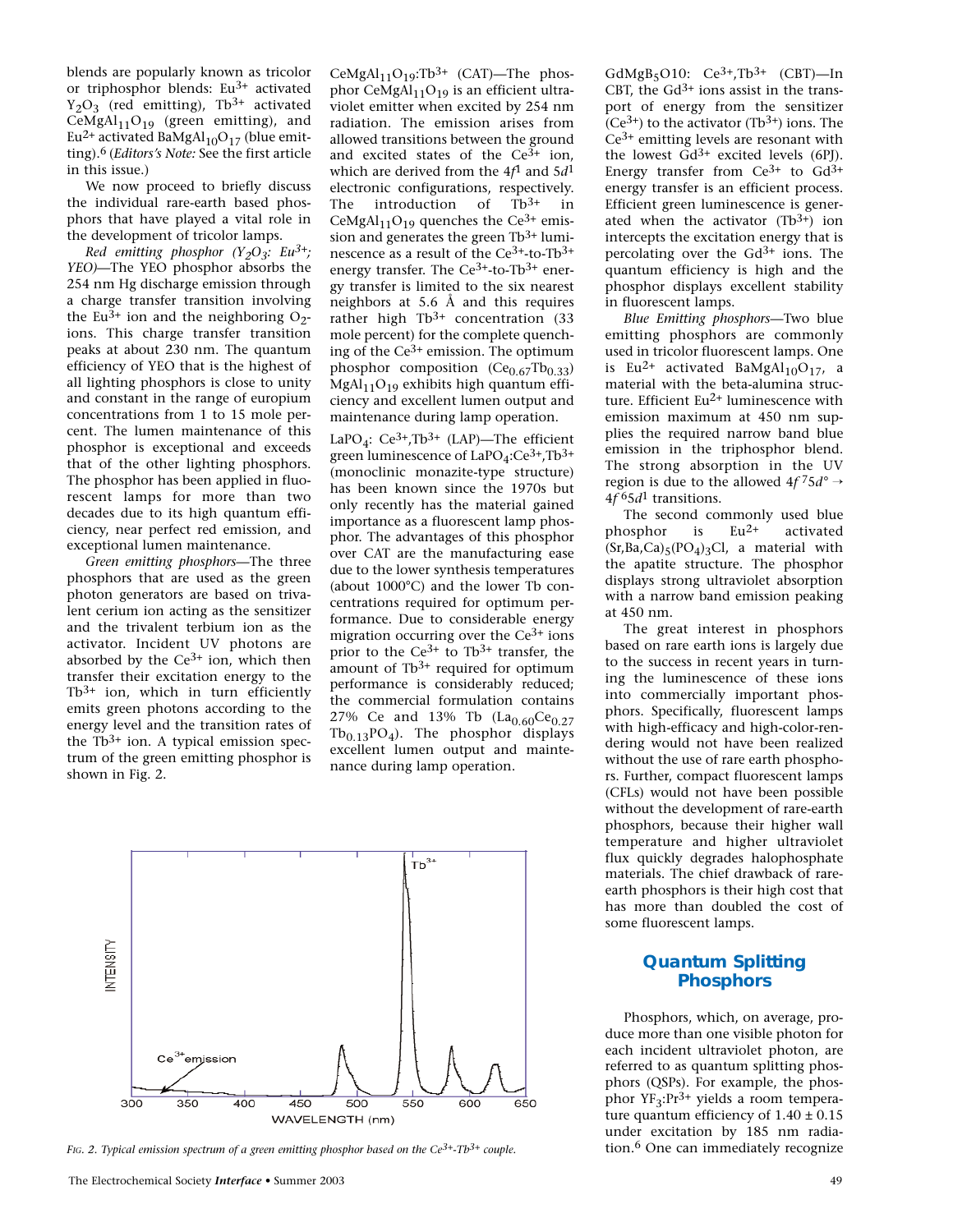the benefits of the  $YF_3:Pr^{3+}$  phosphor in devices that employ VUV emission of rare gas discharge as the primary exciting source.

The process of quantum splitting in  $Pr<sup>3+</sup>$  activated phosphors is shown in Fig. 3a. Incident VUV photons are absorbed via an allowed  $Pr^{3+}$  4f→5d optical transition. The excitation decays to the  ${}^{1}S_{0}$  level. The transition probability is then such that the  ${}^{1}S_{0}$ level decays radiatively to the  $\frac{1}{6}$  level resulting in the generation of the first photon. A second transition that connects the upper <sup>3</sup>P level with several of the ground state levels yields the second photon. Quantum splitting has also been demonstrated in oxide materials such as  $SrAl<sub>12</sub>O<sub>19</sub>$ , LaMgB<sub>5</sub>O<sub>10</sub> and  $LaB_3O_6.6$ 

Recently, an effort in quantum-splitting phosphors centered on the trivalent gadolinium ion has been described in the literature.7 Incident VUV photons are absorbed via the  $Gd^{3+}$  ${}^{8}S_{7/2}{}^{\rightarrow} {}^{6}G_{I}$  optical transition (Fig. 3b). A cross-relaxation process excites the emission of the intentionally added activator,  $Eu^{3+}$  (Step P1 in Fig. 3b). During this cross-relaxation process the  $Gd^{3+}$  ion relaxes to the lower  ${}^{6}P_1$  state. Energy migrating over the  ${}^{6}P_1$  levels is trapped by a second  $Eu^{3+}$  ion (Step P2 in Fig. 3b). Hence, two red photons may be produced per incident VUV photon. Indeed, internal quantum efficiencies approaching nearly two in the Li(Y,Gd) $F_4$ :Eu<sup>3+</sup> has been estimated.

We note that no multi-photon emitting phosphors have been turned into commercially viable products although significant efforts continue in their development.

### **Phosphors for Plasma Display Panels**

A color plasma flat-panel display consists of an intermittent atmospherepressure xenon discharge, which excites red, green, and blue phosphors to form color images. In a plasma display panel (PDP), phosphors convert the vacuum ultraviolet (VUV) emission of xenon discharge plasma (emission at 147 nm and 173 nm, respectively) into visible light.

In connection with the quantum efficiency of plasma display phosphors, it is notable that there is very little reliable determination of phosphor quantum efficiency for primary-photons energies greater than about 5 eV. Recently, Justel *et al*.8 have determined the quantum efficiency of PDP phosphors as a function of the energy of the primary photon.



*FIG. 3. Schematic representation of multiphoton emission via the Pr3+ ion and the Gd3+-Eu3+ couple.*

Divalent europium activated  $BaMgAl_{10}O_{17}$ , which supplies the required narrow blue emission in fluorescent lamps, can also be applied in PDPs since the phosphor is efficiently excited to a blue emission by VUV irradiation. According to Justel *et al.*8 the quantum efficiency of the BAM phosphor for 147 nm and 172 nm excitation is close to unity and hence any effort to replace this phosphor with other alternatives has not met with success.

Three phosphors have been proposed for supplying the primary red color in PDP: Eu<sup>3+</sup> activated Y(P,V)O<sub>4</sub>, Y<sub>2</sub>O<sub>3</sub> and  $(Y, Gd)BO<sub>3</sub>$ . The quantum efficiency of the red emitting  $(Y,\text{Gd})BO_{3}$ :Eu<sup>3+</sup> phosphor for excitation wavelengths of 147 nm and 172 nm are 84 percent and 82 percent, respectively.8 Consequently, the luminescence efficiency of this phosphor is the highest of all the red emitting phosphors that have been proposed for application in PDPs. From the experimental data that has been presented on the variation in the emission characteristics of Eu<sup>3+</sup> within the  $(Y_{1-x}Gd_x)BO_3$  system of phosphors, the composition  $(Y_{0.65}Gd_{0.35})BO_3$ : Eu<sup>3+</sup> has been chosen to supply the primary red color in PDPs.

This phosphor yields a very orange color point in the CIE colorimetric system due to the presence of the rather intense  ${}^5D_0$ <sup>→7</sup>F<sub>1</sub> emission line at 591 nm (Fig. 4). To enlarge the color gamut, one can alternatively use the  $Y_2O_3$ :Eu<sup>3+</sup> phosphor. In this case lower light output of the display panel is anticipated as a result of the lower luminescence efficiency of  $Y_2O_3$ :Eu<sup>3+</sup> phosphor under VUV excitation.

The Mn<sup>2+</sup> activated  $\text{Zn}_2\text{SiO}_4$  (mineral willemite) and  $BaAl<sub>12</sub>O<sub>19</sub>$  phosphors are efficiently excited to a saturated green luminescence by VUV photons and are currently the best available phosphors for this application. The room temperature emission spectrum of  $\text{Zn}_2\text{SiO}_4$ :  $Mn^{2+}$  is shown in Fig. 4. The quantum efficiency of willemite phosphor for excitation wavelengths of 147 nm and 172 nm are 77 percent and 82 percent, respectively.8 To reduce tailing in moving images, phosphors with short decay times are desirable. The spin forbidden  ${}^{4}T_1 \rightarrow {}^{6}A$  optical transition on the Mn<sup>2+</sup> ion, responsible for the green emission in these materials, exhibits a rather long decay time (tens of milliseconds). This limit the use of  $Mn^{2+}$  activated phospho-